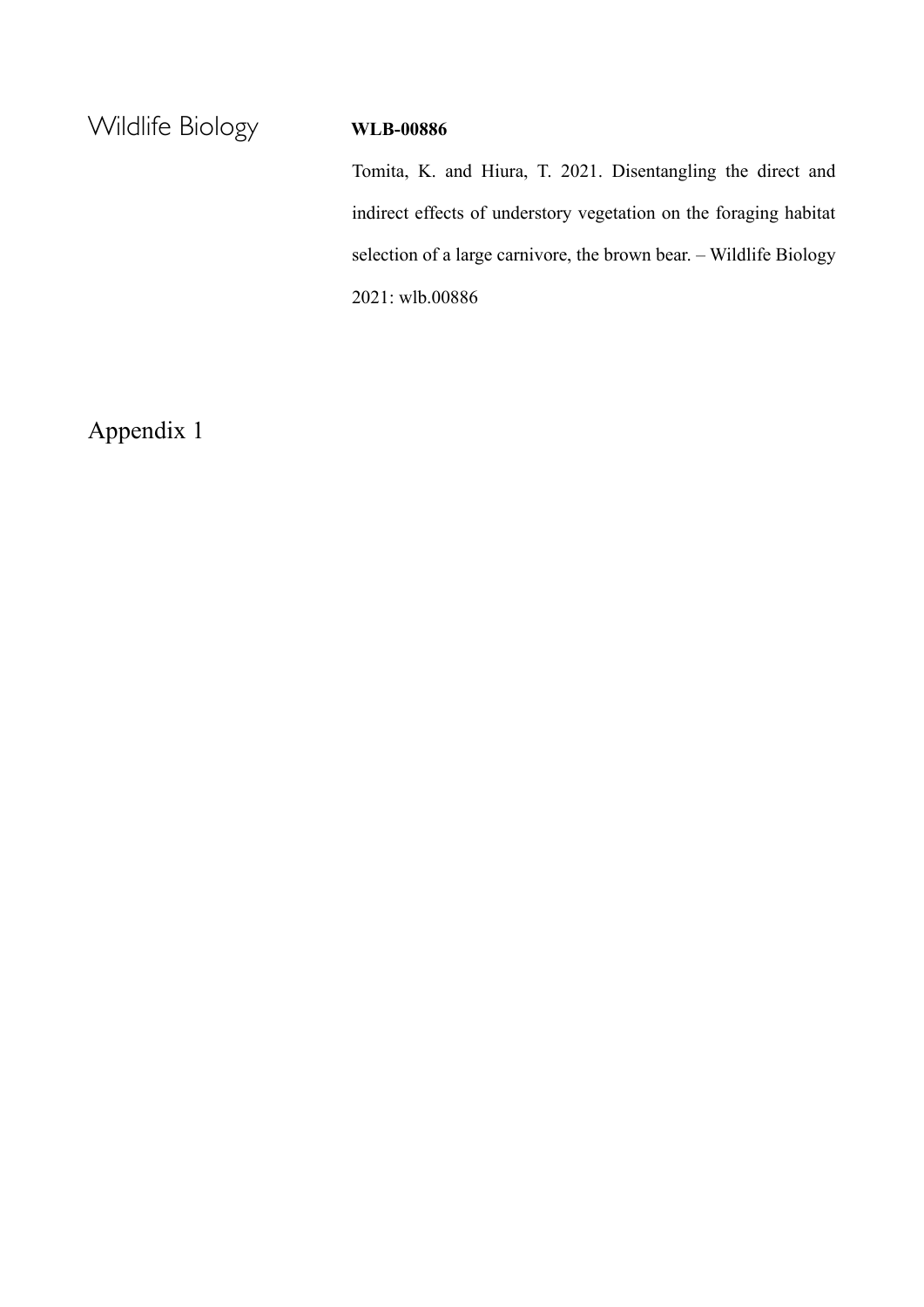Table A1. Summary of the structural equation model showing the standardized path coefficients, their standard errors, z-values and p-values in 2018.  $R^2$  values show the coefficient of determination indicating the variability explained for each dependent variable.

| Path                               |                   |                         | Standardized     | Standard | z-value  | p-value |
|------------------------------------|-------------------|-------------------------|------------------|----------|----------|---------|
|                                    |                   |                         | path coefficient | error    |          |         |
| Digging frequency                  | $\leftarrow$      | Cicada nymph<br>density | 0.136            | 0.031    | 4.423    | < 0.001 |
| $(R2 = 0.783)$                     | $\leftarrow$      | Dwarf bamboo            | $-0.219$         | 0.052    | $-4.191$ | < 0.001 |
|                                    | $\leftarrow$      | Forest type             | 0.384            | 0.066    | 5.850    | < 0.001 |
|                                    | $\leftarrow$      | Stand basal area        | $-0.026$         | 0.059    | $-0.442$ | 0.658   |
|                                    | $\leftarrow$      | Number of trees         | $-0.077$         | 0.081    | $-0.951$ | 0.342   |
| Cicada nymph<br>density            | $\leftarrow$      | Dwarf bamboo            | $-0.610$         | 0.203    | $-3.000$ | 0.003   |
| $(R2 = 0.542)$                     | $\leftarrow$      | Forest type             | 1.442            | 0.202    | 7.127    | < 0.001 |
|                                    | $\leftarrow$      | Stand basal area        | 0.139            | 0.248    | 0.559    | 0.576   |
|                                    | $\leftarrow$      | Number of trees         | 0.383            | 0.335    | 1.143    | 0.253   |
| Stand basal area                   | $\leftarrow$      | Dwarf bamboo            | $-0.240$         | 0.101    | $-2.364$ | 0.018   |
| $(R^2 = 0.195)$                    | $\leftarrow$      | Forest type             | 0.220            | 0.101    | 2.173    | 0.030   |
|                                    | $\leftrightarrow$ | Number of trees         | 0.334            | 0.077    | 1.974    | 0.048   |
| Number of trees<br>$(R^2 = 0.002)$ | $\leftarrow$      | Forest type             | 0.024            | 0.016    | 0.307    | 0.759   |